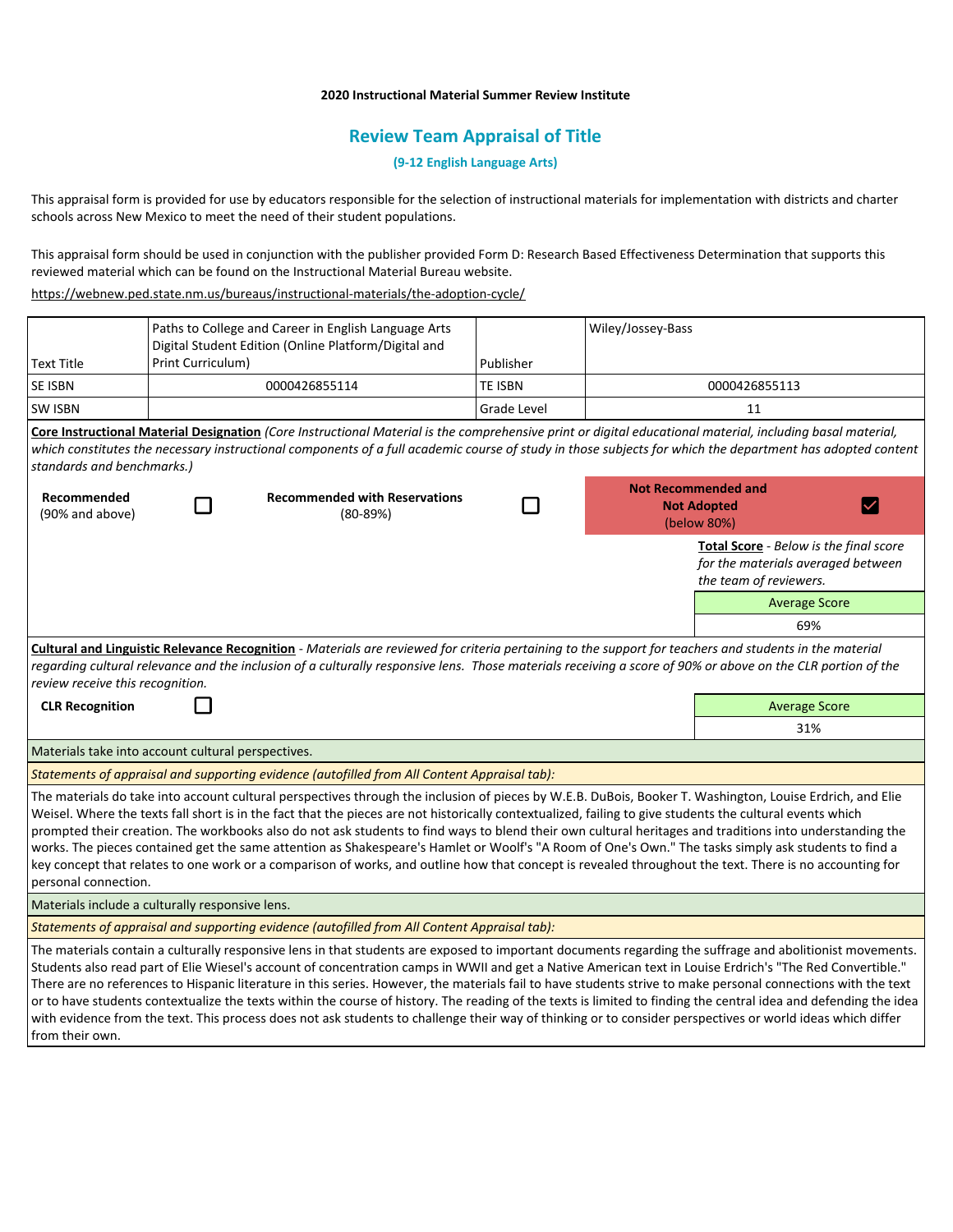**Standards Review** *- Materials are reviewed for alignment with the state adopted content standards, benchmarks and performance standards.*

Average Score

72%

Materials align with grade level standards overall.

*Statements of appraisal and supporting evidence:* 

The materials mostly address the CCSS standards, particularly with certain reading informational texts and literary texts as well as writing standards. The curriculum map clearly shows the strategic plan for each module to begin with anchor texts, on-demand writing after routine reading and student discussion, followed by synthesized expository or argument writing. Similar to the 9th and 10th grade materials, Module 1 addresses reading literature but also combines informational in the form of argument for writing expository responses; Module 2 focuses strictly on informational passages for expository writing. By the end of the first two modules, students will have developed a strong understanding of rhetorical analysis of arguments. Such skills translate to student readiness to write their own on-demand, paragraph length arguments, which eventually expands to synthesized, researchbased writing in Module 3. Module 4 rounds out the writing standards with narrative writing after students write analytical responses to examine narrative techniques of a variety of contemporary texts. Over the course of the four modules, students discuss academic and content language and reflect on student oral responses as well. Students also discuss language standards they will address in relation to their written response. Some of these standards – speaking and listening as well as language -- are not fully addressed, nor assessed in a manner that supports students who may struggle with developing language or populations and need supports in reading and writing. The New Mexico standards for reading literature and informational texts, include "Hispanic and Native American oral and written texts," however, the materials do not include Hispanic texts nor Native American oral texts.

Materials align to reading standards.

*Statements of appraisal and supporting evidence:* 

The materials align to most of the reading standards except for fully addressing one reading literature standard and three reading informational text standards. For example, RI 8 and RI 9 address "seminal U.S. texts" and "seventeenth, eighteenth, and nineteenth century texts," respectfully. The Declaration of Independence excerpt in Module 2 is the only text that satisfies standard 7 and part of standard 8 as there are no additional texts to provide additional options. Also, the materials do not fully address the New Mexico Reading Standards because they do not include Hispanic and Native American oral texts.

Materials align to writing standards.

*Statements of appraisal and supporting evidence:* 

The instructional materials reviewed include a mix of on-demand and process writing (e.g. multiple drafts, revisions over time) and short, focused projects, incorporating digital resources where appropriate. There are regular, on-demand writings called Quick Writes that include a rubric and a writing checklist. These are used consistently throughout lessons and build to the unit assessments. Each unit includes a mid-unit and end-of-unit assessment, which provide students an opportunity to develop process writing habits that include using evidence from text analysis and information from research or inquiry projects. Graphic organizers, rubrics, and exemplar responses are provided for written responses throughout the units. The instructional materials reviewed partially meet the expectations in that the materials provide opportunities for students to address different text types of writing that reflect the distribution required by the standards. The distribution of writing assignments can be found in the four modules and the Curriculum Map details what types of writing are available. Students focus on developing expository writing in Modules 1-3 and argumentative/narrative writing in Module 4. Students have the opportunity to practice different text types of writing that are required by the standards; however, the range of practice does not address enough variety of text types. There is a lack of instructional support within the teacher's manual as it offers limited exemplars and models to support students in the writing process.

Materials align to speaking and listening standards.

*Statements of appraisal and supporting evidence:* 

The instructional materials reviewed for Grade 11 meet most of the criteria that materials support students' listening and speaking (and discussions) about what they are reading and researching (shared projects) with relevant follow-up questions and supports. Opportunities are presented for students to engage in speaking and listening activities for the texts they are reading and for the chosen area of investigation that they want to research. Students further demonstrate their speaking and listening skills through creating and sharing inquiry questions and engaging in discussion regarding self-created inquiry questions. Throughout the modules, students are given opportunities to respond to higher order questions by utilizing textual evidence as they work in small groups, discussing the materials. Furthermore, students are directed to read and annotate with their peers, take notes, and respond to their peers' questions and thoughts. Students collaborate with others and revise writings, as needed.

Materials align to language standards.

*Statements of appraisal and supporting evidence:* 

The materials provide students with handouts on how language conventions work but fail to provide students with adequate practice prior to having to use those skills in a formative assessment. There are several references to annotating the text for vocabulary, and once students reach Module 3, they are encouraged to begin keeping a Vocabulary Journal to track those words they are unfamiliar with. However, the differentiation for students who struggle with these concepts is to simply give them the response or to project the prompt to be viewed. The materials lack in the promotion of student success through independent effort.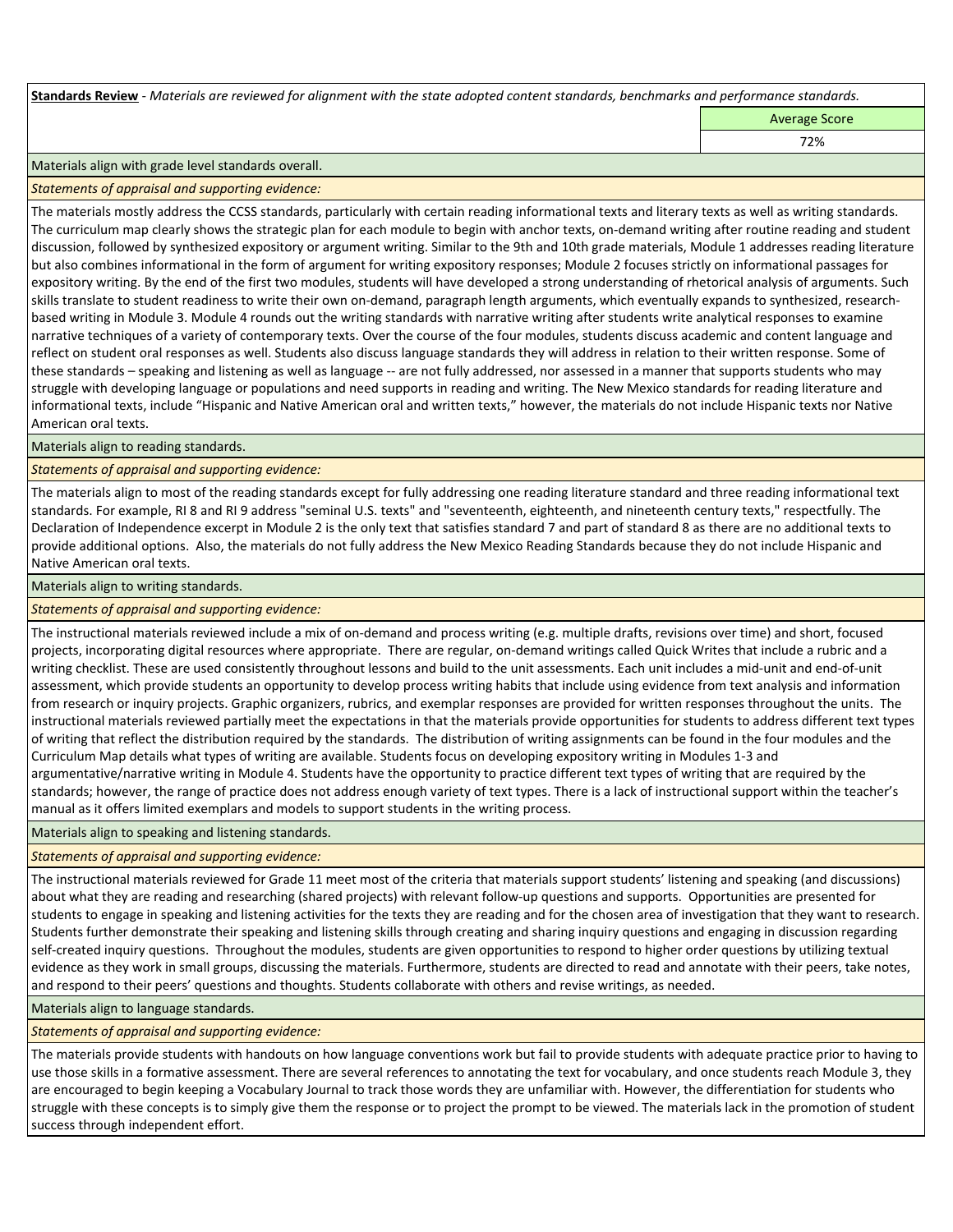Materials align to New Mexico content standards for ELA.

*Statements of appraisal and supporting evidence:* 

There is some attempt to incorporate writings from Native American and Hispanic authors, but overall, the texts are still heavily slanted towards Caucasian American and European authors, such as Shakespeare, Robert Browning, Elizabeth Cady Stanton and Kate Chopin. There is some incorporation of African-American authors as well. Furthermore, the texts do not ask students to grasp a deeper understanding of culture and heritage. The tasks contained within the workbooks ask students to analyze and interpret the works of other authors, not to make personal connections between the spirit of the work and the student's own personal background and heritage. Works are not contextualized for historical placement.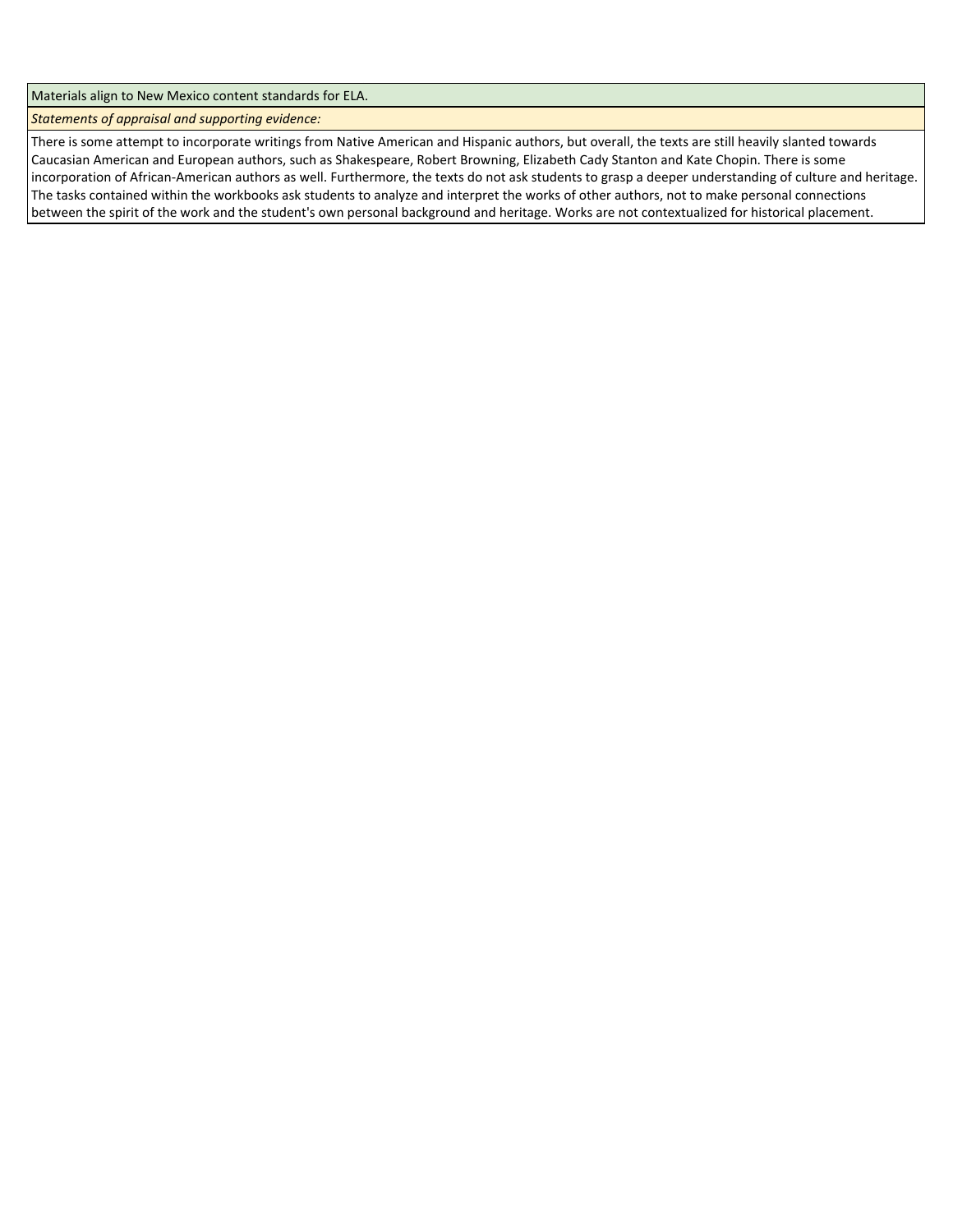**ELA Content Review** *- Materials are reviewed for relevant criteria pertaining to the support for teachers and students in the specific content area reviewed.*

Average Score

83%

Materials provide a selection and range of high-quality texts worthy of students' time and attention, exhibiting exceptional craft and thought and/or providing useful information.

*Statements of appraisal and supporting evidence:* 

The materials include a variety of high-quality texts worthy of students' time and attention, including Shakespeare's *Hamlet*, 19th and 20th century arguments, contemporary literature, contemporary editorials, speeches, and social science essays. The materials, however, lack a variety of poetry or differentiated texts in all genres to provide teachers with special populations additional resources. The materials do not include Hispanic texts nor Native American oral texts. Additionally, the passages for Modules 1, 2, and 4 are located in the Student Journals; however, there is no historical context or author biographical information that may help students contextualize the exigence for the writing piece which further assists student's understanding of the rhetorical purpose. The passages stand alone with no related illustrations, drawings, or photographs to engage student interest. There are no footnotes or focused academic and content language notes useful to students.

Questions in the materials are high-quality text-dependent and text-specific questions. The overwhelming majority of these questions are text-specific and draw student attention to the particulars in the text.

## *Statements of appraisal and supporting evidence:*

Text-dependent and text-specific questions are included throughout the modules and include exemplar responses. Students have varied opportunities to demonstrate understanding in each module and prepare for the culminating task in multiple ways that integrate skills, such as: close reading, annotating, reading independently and in small groups, hosting whole class and small group discussions in multiple formats, and asking and answering questions. There are multiple opportunities for students to engage in evidence-based discussions; however, there are few protocols to support those discussions. Opportunities are presented for students to engage in speaking and listening activities to demonstrate their mastery of content. Materials require students to engage in both on-demand and process writing across a variety of writing types, include frequent opportunities for students to write evidence-based claims relating to various topics, and in response to text sets organized around the topic. There are limited opportunities for students to receive explicit instruction in grammar and conventions, though the students are held accountable for this knowledge on the writing rubrics.

Materials provide scaffolding and supports to enable students' learning of English language arts.

*Statements of appraisal and supporting evidence:* 

The Differentiation Considerations within each lesson do not offer much by way of suggestions for scaffolding for struggling students. These considerations include giving struggling students definitions of words or phrases instead of having students look up material, re-reviewing handouts, or projecting the question for students to view. Concepts such as hyphen and colon usage and MLA formatting are presented to students as handouts only, and no practice is given before entering into a formal assessment. The rubrics contained within the TG offers differentiation on how to get a proficient learner to the next level of growth, but struggles to get non-proficient students to the proficient level.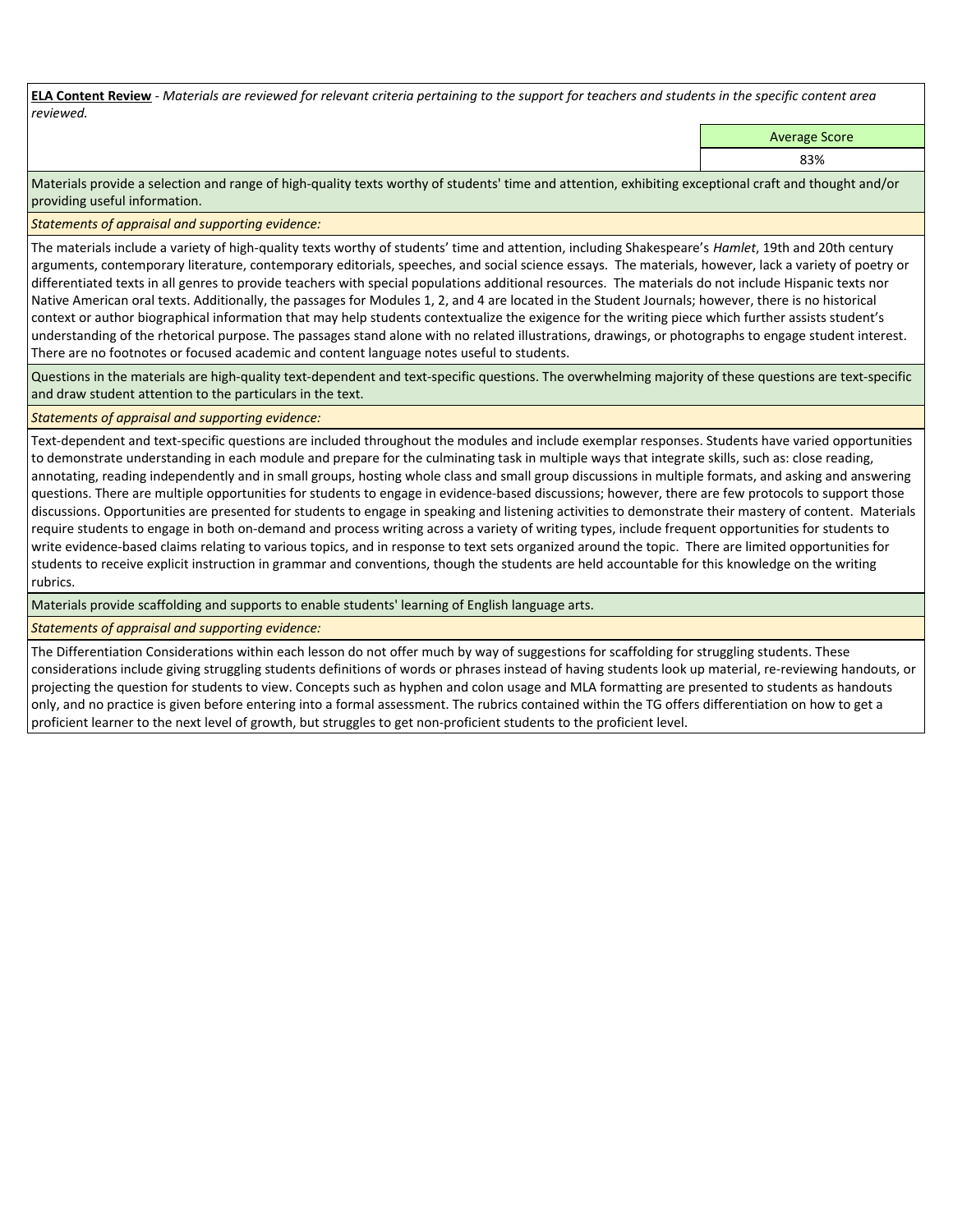**All Content Review** *- Materials are reviewed for relevant criteria pertaining to the support for teachers and students in the material regarding the progression of the standards, lesson structure, pacing, assessment, individual learners and cultural relevance.*

> Average Score 55%

Materials are coherent and consistent with the high school standards that all students should study in order to be college and career ready.

*Statements of appraisal and supporting evidence:*

Materials are coherent and mostly consistent with the high school standards that all students should study in order to be college and career ready. This series focuses the reading and writing for research around a social science topic; whereas, the Grade 9 and 10 address human rights and scientific technology ethics topics, respectively, for research-based arguments. The quarter-long research offers students the opportunity for an in-depth look into one topic; however, for students who are accelerated readers, additional topic and interdisciplinary options could help support teachers and provide students with options.

Materials are well designed and take into account effective lesson structure and pacing.

# *Statements of appraisal and supporting evidence:*

The materials are well designed and mostly take into account effective lesson and structure and pacing, except for the areas of differentiation for special populations. The differentiation considerations offered in the Teacher Guide are generalized and not specific to the different special populations that teachers may have in their classrooms including students who are reading below level, English Language Learners, students with specific learning needs, and accelerated readers. The materials do not offer alternate reading passages, assignments, nor remediation activities necessary to assist students to achieve mastery.

Materials support teacher planning, learning, and understanding of the standards.

*Statements of appraisal and supporting evidence:*

The materials generally support teachers in planning, learning, and understanding the standards in a predictable structure from module to module and year to year; however, the lack of indices of skills and the At-A-Glance Calendar, that did list standards, but no page numbers, impede efficient planning. For Language standards, there are no handbooks, glossaries, or activities to assist teachers in learning and understanding the standards. There are references to outside sources but these are typically college-level resources such as Purdue Owl Writing Lab, which require Internet access for student use. Lastly, the reading passages, although of high quality, do not provide any lexile or complexity measurement to assist teachers in determining the appropriateness for readers needing additional support or alternate reading options.

Materials offer teachers resources and tools to collect ongoing data about student progress on the standards.

*Statements of appraisal and supporting evidence:*

Materials offer regular and systematic opportunities for meaningful, standards-aligned assessment of student progress. High performance indicators and exemplar responses are provided throughout materials, including End-of-Unit Assessments, Module Performance Assessments, and other assessment tools. These indicators provide some guidance for teachers for interpreting student performance; however, there is no guidance that provides suggestions for reteaching. The materials include embedded routines and guidance for ongoing monitoring of student progress. Materials also provide support for teachers as they hold students accountable for self-selected independent reading in service of growing strong, confident, and motivated readers.

Materials support effective use of technology to enhance student learning. Digital materials are accessible and available in multiple platforms.

*Statements of appraisal and supporting evidence:*

Materials offer web addresses where appropriate and include film segments during multiple lessons. Some texts are accessible online to build background knowledge and can be used to supplement the anchor texts. Text Sets include limited options beyond print, such as videos, audio, images, and timelines. All digital materials included in the program are web-based, platform neutral, and work with a variety of browsers. Effective use of technology is supported and draws students back to evidence and texts. The materials do not allow for personalization or customization for students using adaptive devices. The materials do not provide a digital collaboration space for students and teachers.

Materials can be easily customized for individual learners.

*Statements of appraisal and supporting evidence:* 

The instructional materials reviewed for Grade 11 meet the criteria that materials can be customized for individual learners. The Module Overview provides a map of the entire module. This give teachers the information needed to make decisions about adapting or changing activities to customize learning. The overview includes an introduction, the literacy skills and habits, the outcomes, and standards addressed. This also includes a description of the final Module Performance Assessment and a Module-at-a Glance Calendar that shows key features of the units. Materials also include a Unit Overview that gives recommended actions for preparing for instructional, materials required, and recommended technology. Lessons also include percentage of time estimates for each section of the lesson, to better help teachers plan and adjust for customizing lessons. Each of these overviews allows teachers to plan and adjust materials as necessary; however, the material does not provide guidance for teachers to offer true support of those students performing above grade level, English Language Learners, and students with disabilities.

Materials give all students extensive opportunities and support to explore key concepts.

*Statements of appraisal and supporting evidence:*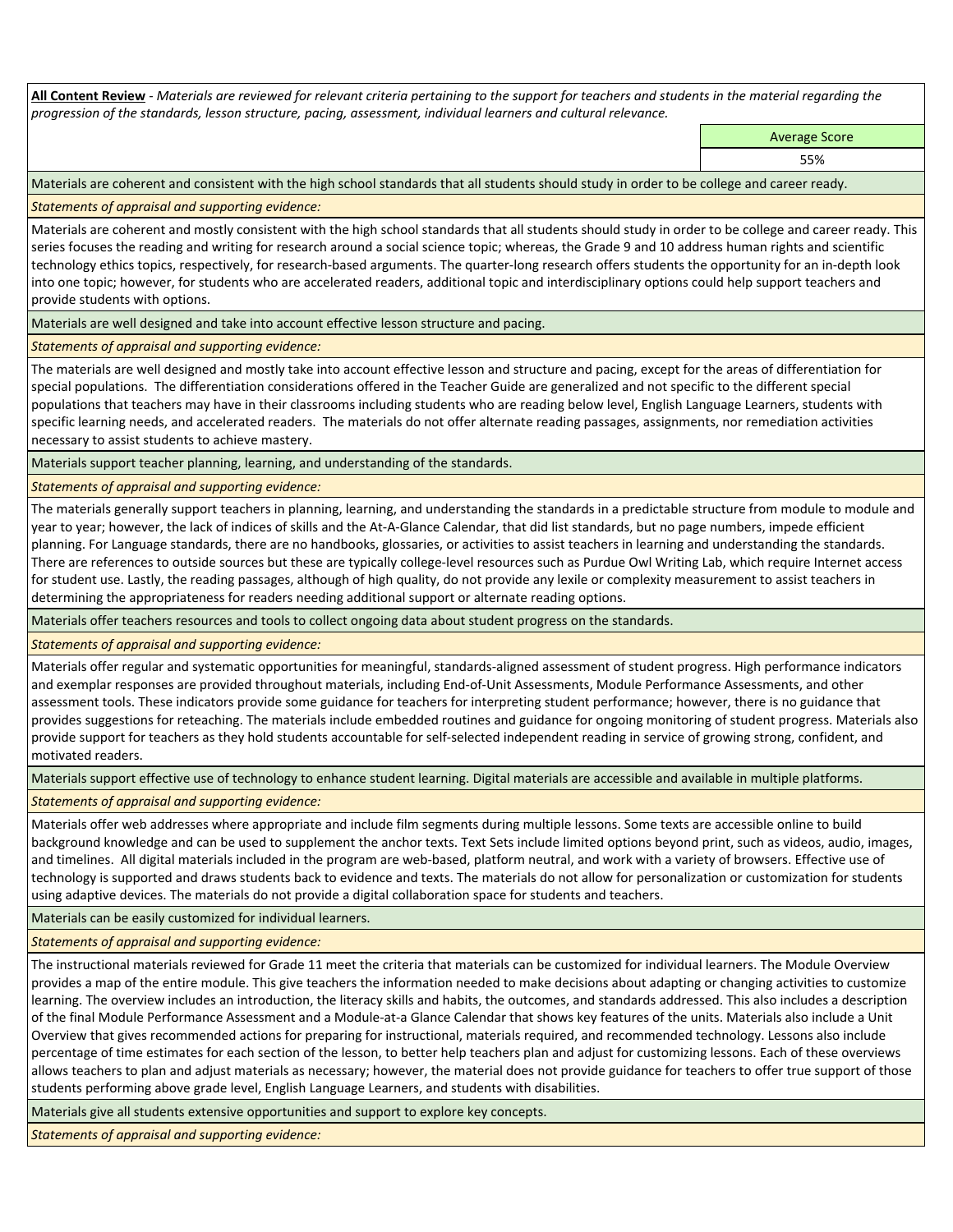Every unit within the modules has students delve deeply into the selected texts. Students are asked to explore the texts independently, and then in relation to each other. Graphic organizers help students to gather and rate evidence, organize their thoughts, and draft multiple writing assessments. However, the materials do not give students the opportunity to explore and understand concepts related to rhetoric or the rhetorical triangle, conventions of writing, or the incorporation of technology standards.

Materials take into account cultural perspectives.

## *Statements of appraisal and supporting evidence:*

The materials do take into account cultural perspectives through the inclusion of pieces by W.E.B. DuBois, Booker T. Washington, Louise Erdrich, and Elie Weisel. Where the texts fall short is in the fact that the pieces are not historically contextualized, failing to give students the cultural events which prompted their creation. The workbooks also do not ask students to find ways to blend their own cultural heritages and traditions into understanding the works. The pieces contained get the same attention as Shakespeare's *Hamlet* or Woolf's "A Room of One's Own." The tasks simply ask students to find a key concept that relates to one work or a comparison of works, and outline how that concept is revealed throughout the text. There is no accounting for personal connection.

Materials include a culturally responsive lens.

*Statements of appraisal and supporting evidence:*

The materials contain a culturally responsive lens in that students are exposed to important documents regarding the suffrage and abolitionist movements. Students also read part of Elie Wiesel's account of concentration camps in WWII and get a Native American text in Louise Erdrich's "The Red Convertible." There are no references to Hispanic literature in this series. However, the materials fail to have students strive to make personal connections with the text or to have students contextualize the texts within the course of history. The reading of the texts is limited to finding the central idea and defending the idea with evidence from the text. This process does not ask students to challenge their way of thinking or to consider perspectives or world ideas which differ from their own.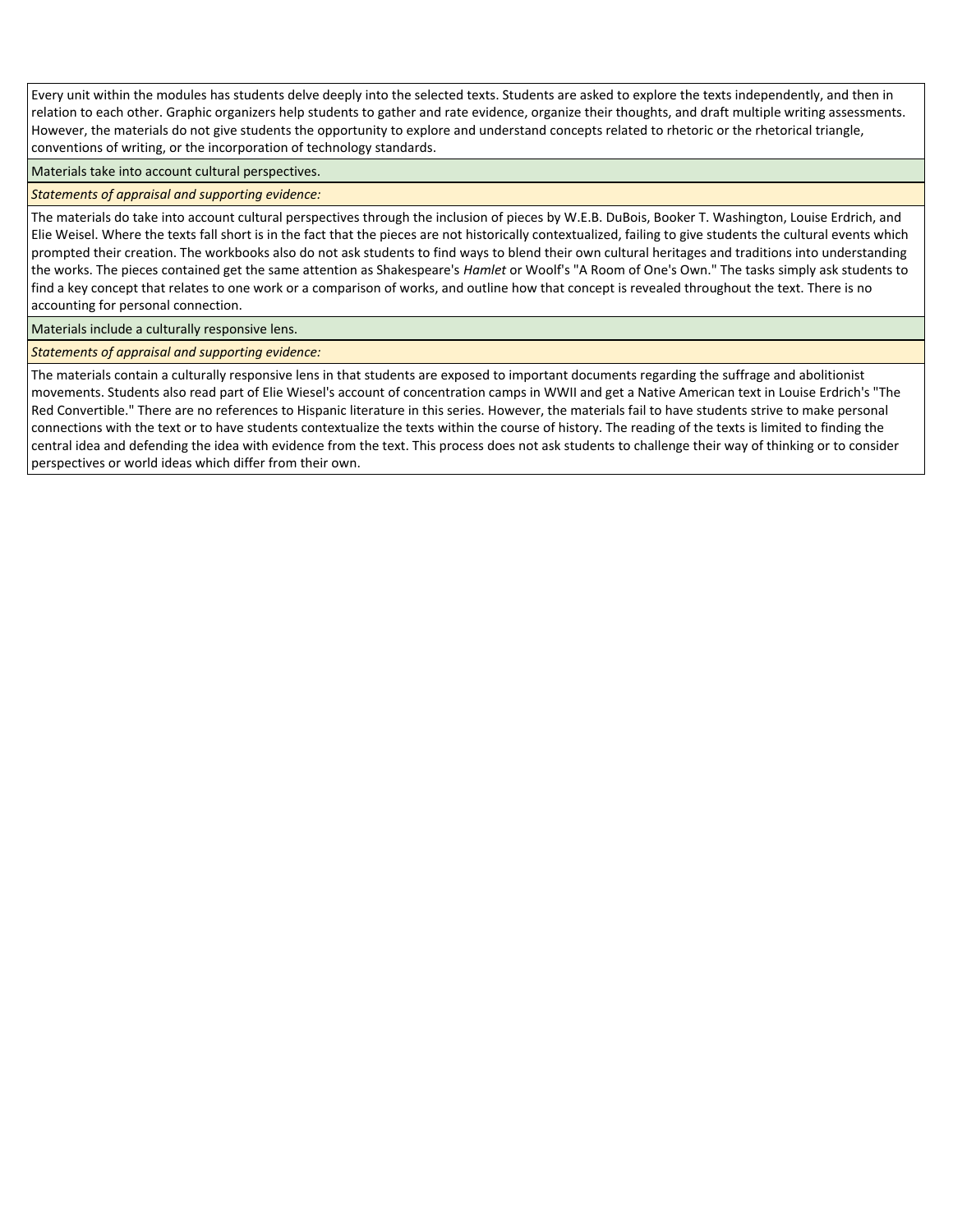**Reviewers' Professional Summation** *- These materials are reviewed by Level II and Level III educators from across New Mexico. The reviewers have brought their knowledge, experience and expertise into the review of these materials. They offer here their individual summary of the material as a whole.*

Reviewer #: 10

*Background and experience:*

The teacher holds a Level II license in English Language Arts with endorsements in TESOL and Classical Modern Language (Spanish); teacher has taught high school ELA and ESOL for 14 years and middle school for 7. Teacher has taught AP Literature and AP Language. Teacher has previously served as ELA Department Chairperson and as a District Curriculum Writer for 11th grade.

#### *Professional summary of material:*

The materials for Grade 11 meet alignment to most of the New Mexico CCSS. The modules are well-organized with specific reading and writing goals; within the modules, units are also thematically organized. The materials present the end of unit prompt assessments to provide students with an understanding of the summative assessment expectations that address specific standards. The texts are varied and offer a variety of pre-20th century passages as well as contemporary "real world" social science related sources that are used for careful analysis of author's purpose and rhetorical techniques. These are then used for synthesized expository or argument responses of short then progressively longer extended essays. The nearly daily evidence-supported Quick Writes develop student stamina over the course of the program. The activities also include opportunities for daily student discussion. The final performance module for Module 3 offers a creative, interactive opportunity to create a video presentation with a specific audience in mind. However, there are specific components lacking to assist teachers and students. The quarter-long research offers students the opportunity for an in-depth look into one topic; however, for students who are accelerated readers, additional topic and interdisciplinary options could help support teachers and provide students with options. The materials lack typical grammar handbooks that may help support teachers and students in the review of more basic skills or remediation. The passages do not include footnotes, historical context, sufficient photographs, illustrations, and drawings, nor author biographies to engage student interest and support understanding, especially for struggling readers and English Language Learners. As a teacher of many years and having worked with students with diverse needs, including special education, English Language Learners, and Gifted students, I emphatically recommend annotated examples and helpful word lists in the student materials to help students gain the academic vocabulary to express their ideas such as author's purpose, verbs, tone lists, character traits examples, rhetorical terms defined with examples, etc. For writing tasks, students benefit from annotated and unannotated examples in their student materials for reflection; for this Grade 11 series, there was only one unannotated high performance student research-based argument paper found in the Module 3 Student Journal. All other unannotated performance examples are in the Teacher Guide. Lastly, the Table of Contents lists Lesson numbers with pages but no brief explanation of titles or skill (s) for each lesson to assist with planning or referencing. Personally, navigating through the materials was labor-intensive as the materials do not include glossaries of literary terms nor indices for quick location of titles, authors, or skills. I had to search through the pdf versions online and consult the Standards Map to locate specific content. Overall, the materials offer an effective, well-planned set up of modules that can be enhanced with additional navigation and reference tools and supports for students and teachers.

#### Reviewer #: 11

*Background and experience:*

Teacher holds a Level II license and has been a high school level ELA teacher for 7 years. Teaching experience includes Honors 9 - 10, PreAP 9 - 10, AP Language and Composition as well as AP Literature and Composition. Teacher has served on their district's Core Curriculum Team for the past two years.

#### *Professional summary of material:*

Texts are of high quality and worthy of students' time and attention. Students are supported in their growth as readers through questions and tasks that build in sophistication throughout the year to help students demonstrate their acquisition of knowledge and skills. There are opportunities for students to engage in evidence-based discussions about the texts and topics under study. The materials provide varied and frequent writing opportunities to build student skills in both on-demand and process writing and require students to support their writing with evidence from the texts they are reading. There are limited opportunities for students to receive explicit instruction in grammar and conventions, though the students are held accountable for this knowledge as required in the writing rubrics.

| Reviewer#: | 12 |
|------------|----|
|------------|----|

*Background and experience:*

Teacher holds a Level III license and has 18 years of experience on both the high school and college levels. Teacher has taught a variety of ELA courses, including Creative Writing, Journalism and AP Language and Composition as well as AP Literature and Composition. Teacher is the ELA department chair in district and is part of the technology integration team.

*Professional summary of material:*